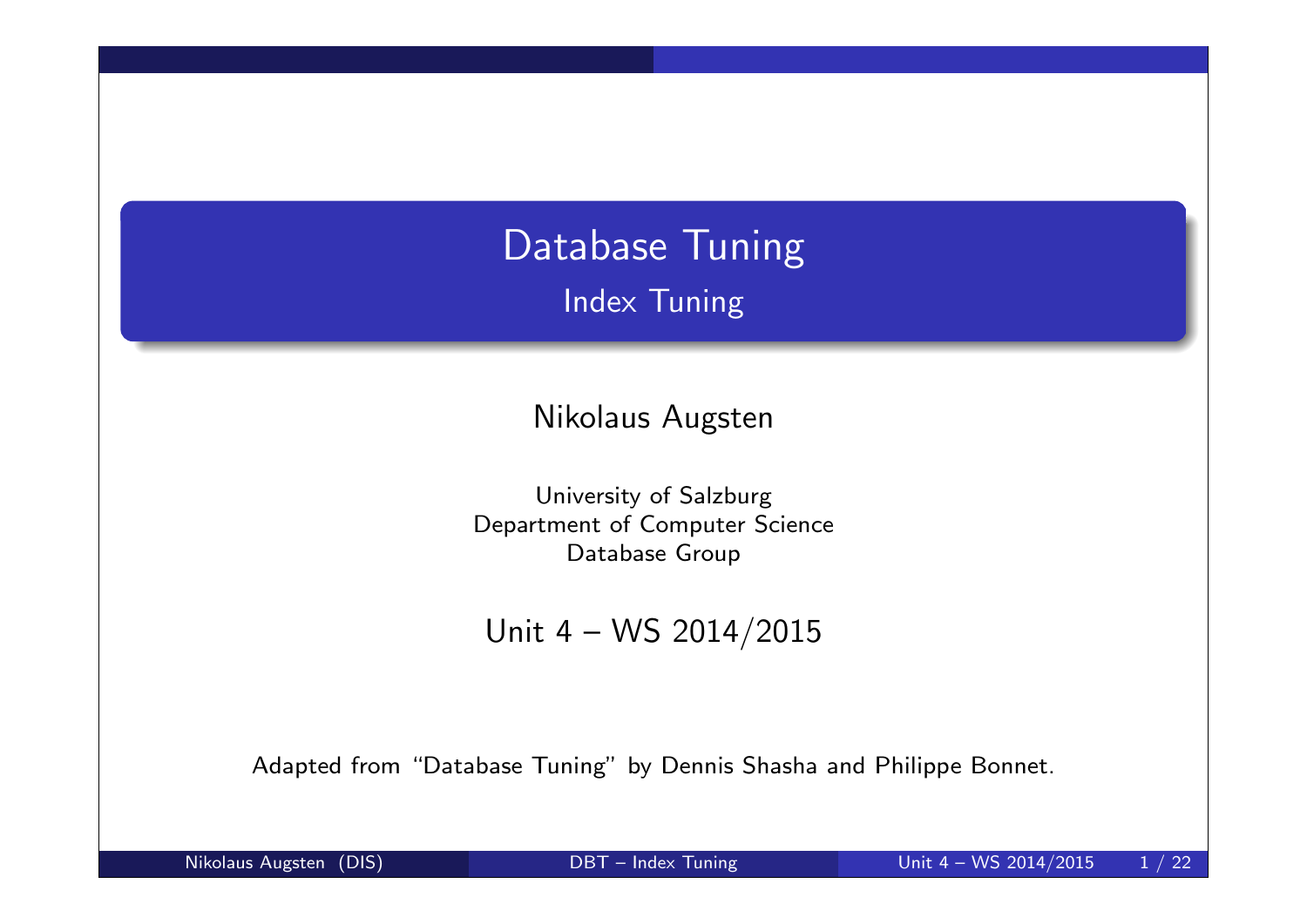# **Outline**

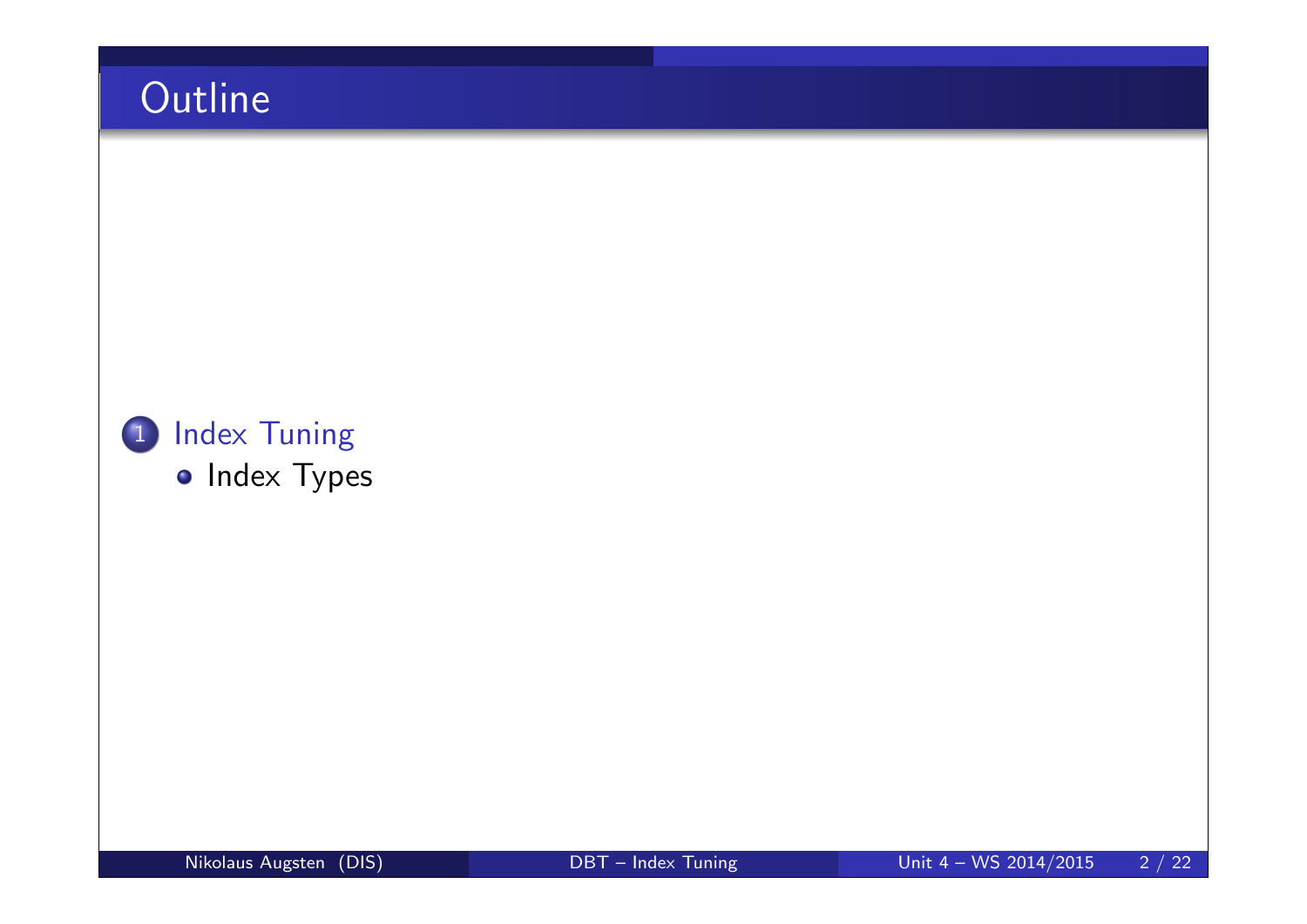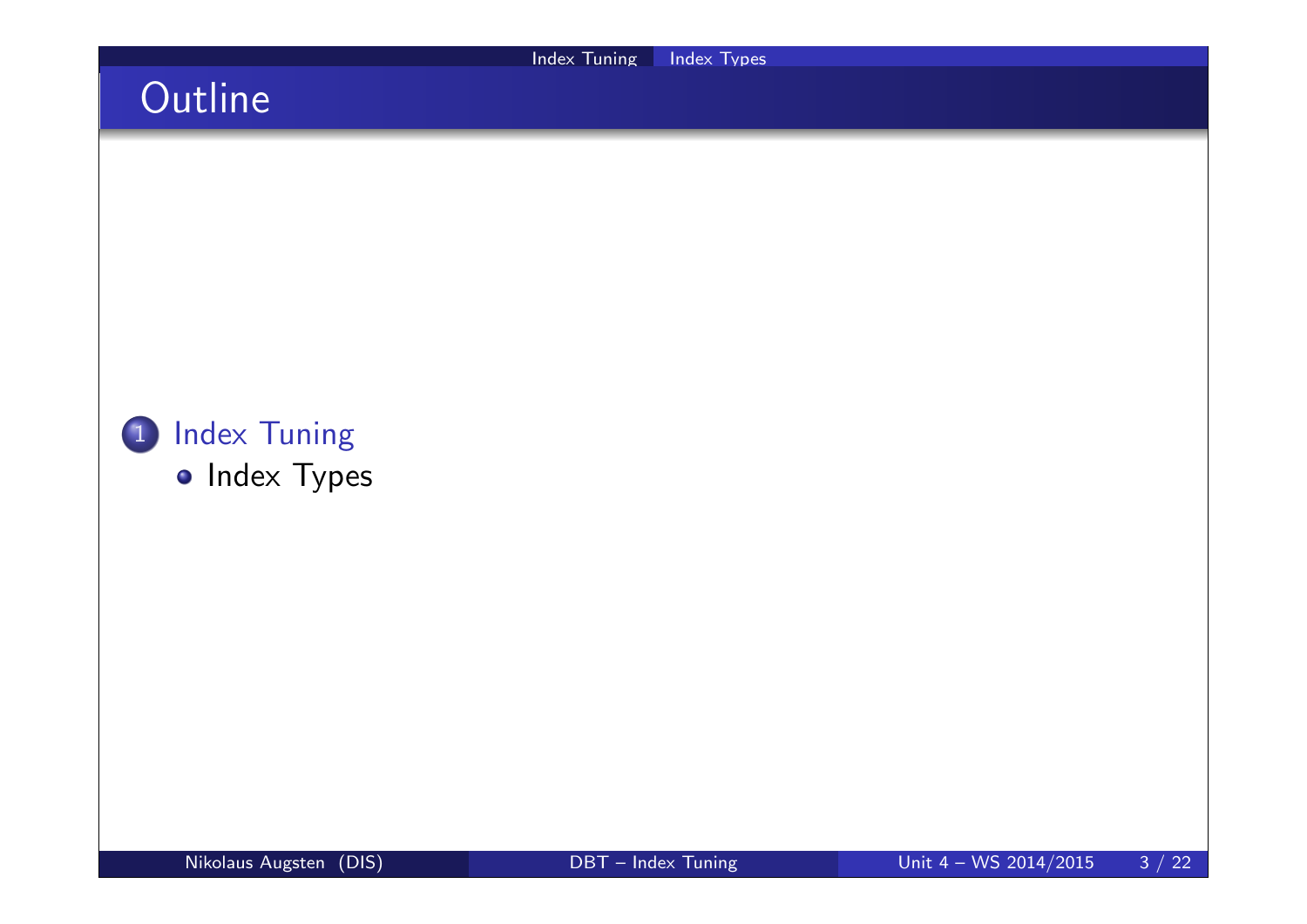

- indexes that are maintained but never used
- files that are scanned in order to return a single record
- multitable joins that run for hours or days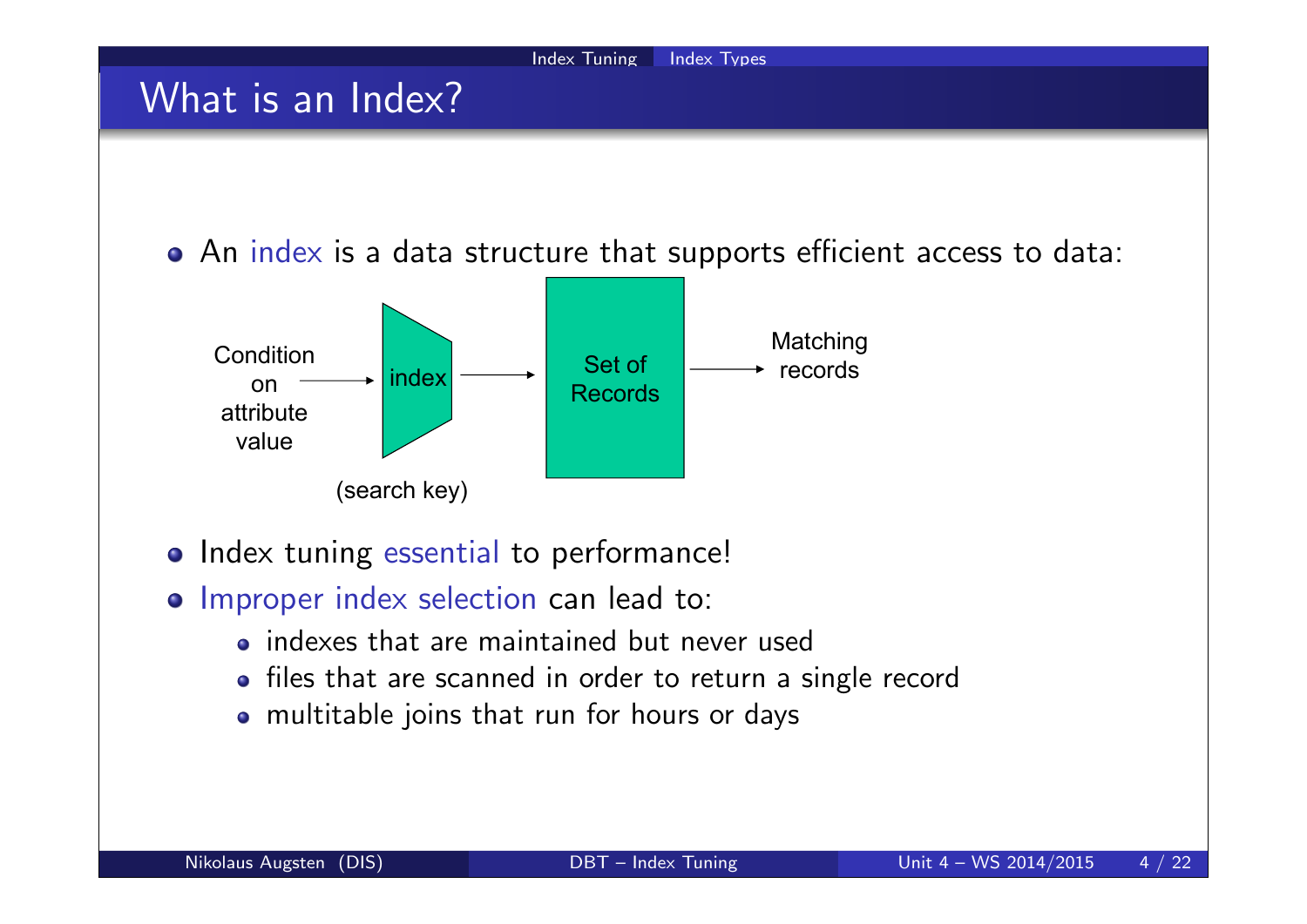### Key of an Index

- Search key or simply "key" of an index:
	- single attribute or sequence of attributes
	- values on key attributes used to access records in table

#### **o** Sequential Key:

- value is monotonic with insertion order
- examples: time stamp, counter

#### Non-sequential Key:

- value unrelated to insertion order
- examples: social security number, last name
- Note: index key different from key in relational theory
	- relational theory: key attributes have unique values
	- index key: not necessarily unique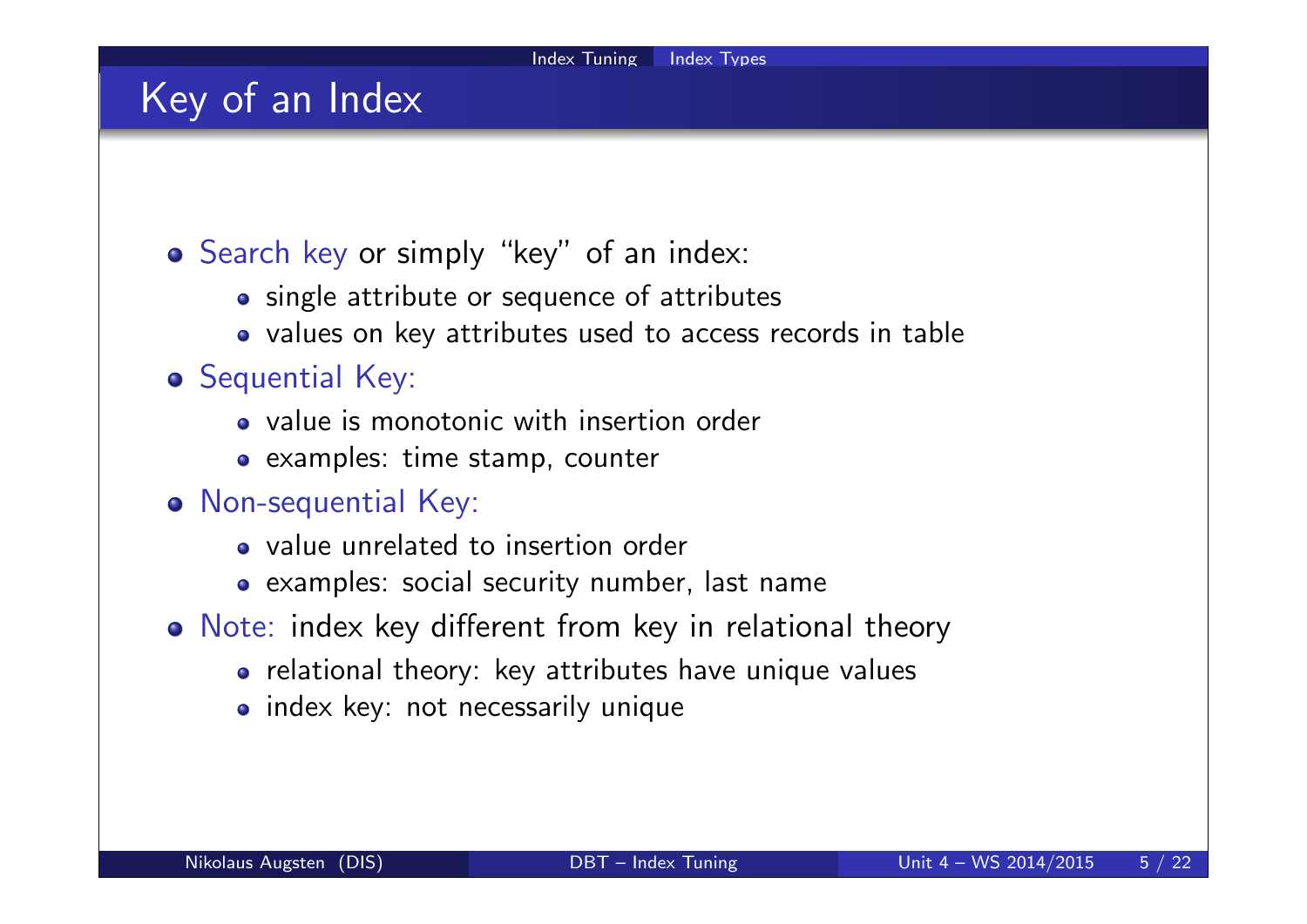### Index Characteristics

- Indexes can often be viewed as trees  $(B^+$ -tree, hash)
	- some nodes are in main memory (e.g., root)
	- nodes deeper down in tree are less likely to be in main memory
- Number of levels: number of nodes in root-leaf path
	- a node is typically a disk block
	- one block read required per level
	- reading a block costs several milliseconds (involves disk seek)
- Fanout: number of children a node can have
	- large fanout means few levels
- O Overflow strategy: insert into a full node n
	- $B^+$ -tree: split *n* into *n* and *n'*, both at same distance from root
	- overflow chaining:  $\emph{n}$  stores pointer to new node  $\emph{n}'$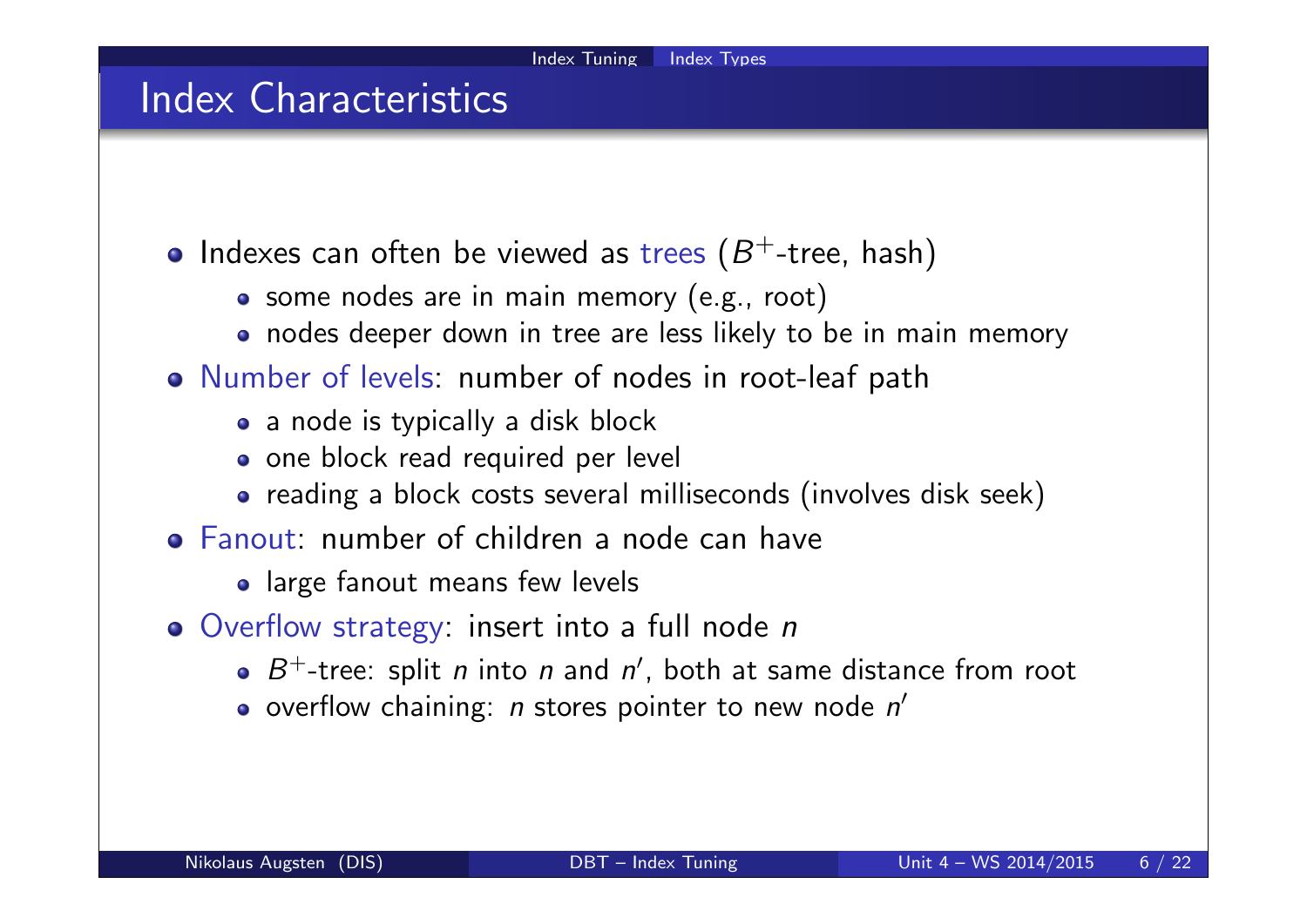### Sparse vs. Dense

#### o Sparse index: pointers to disk pages

- at most one pointer per disk page
- usually much less pointers than records

#### Dense index: pointers to individual records

- o one key per record
- usually more keys than sparse index
- o optimization: store repeating keys only once, followed by pointers

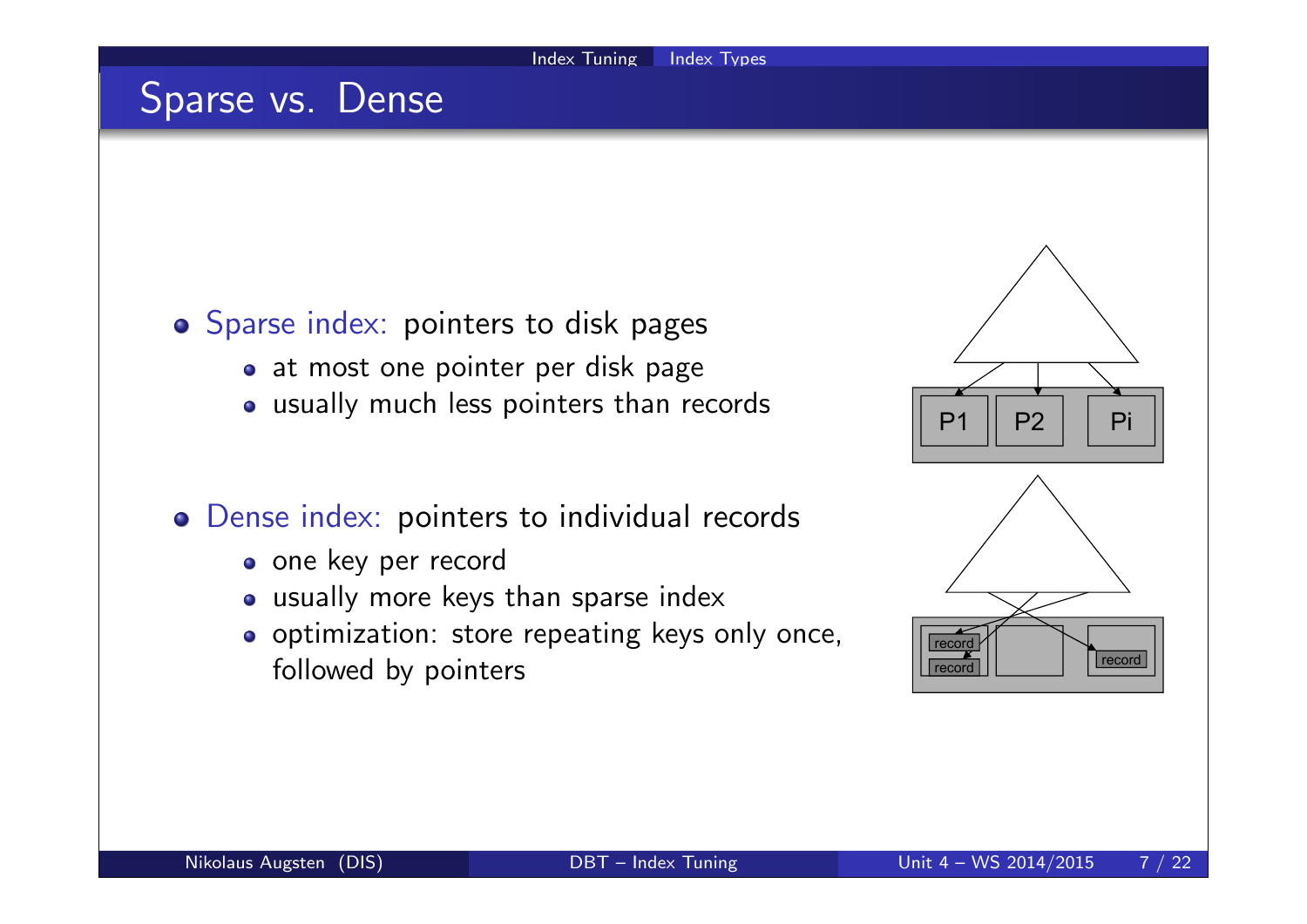### Sparse vs. Dense

#### o Number of pointers:

ptrs in dense index  $=$  records per page  $\times$  ptrs in sparse index

#### o Pro sparse: less pointers

- typically record size is smaller than page size
- less pointers result in less levels (and disk accesses)
- **o** uses less space
- Pro dense: index may "cover" query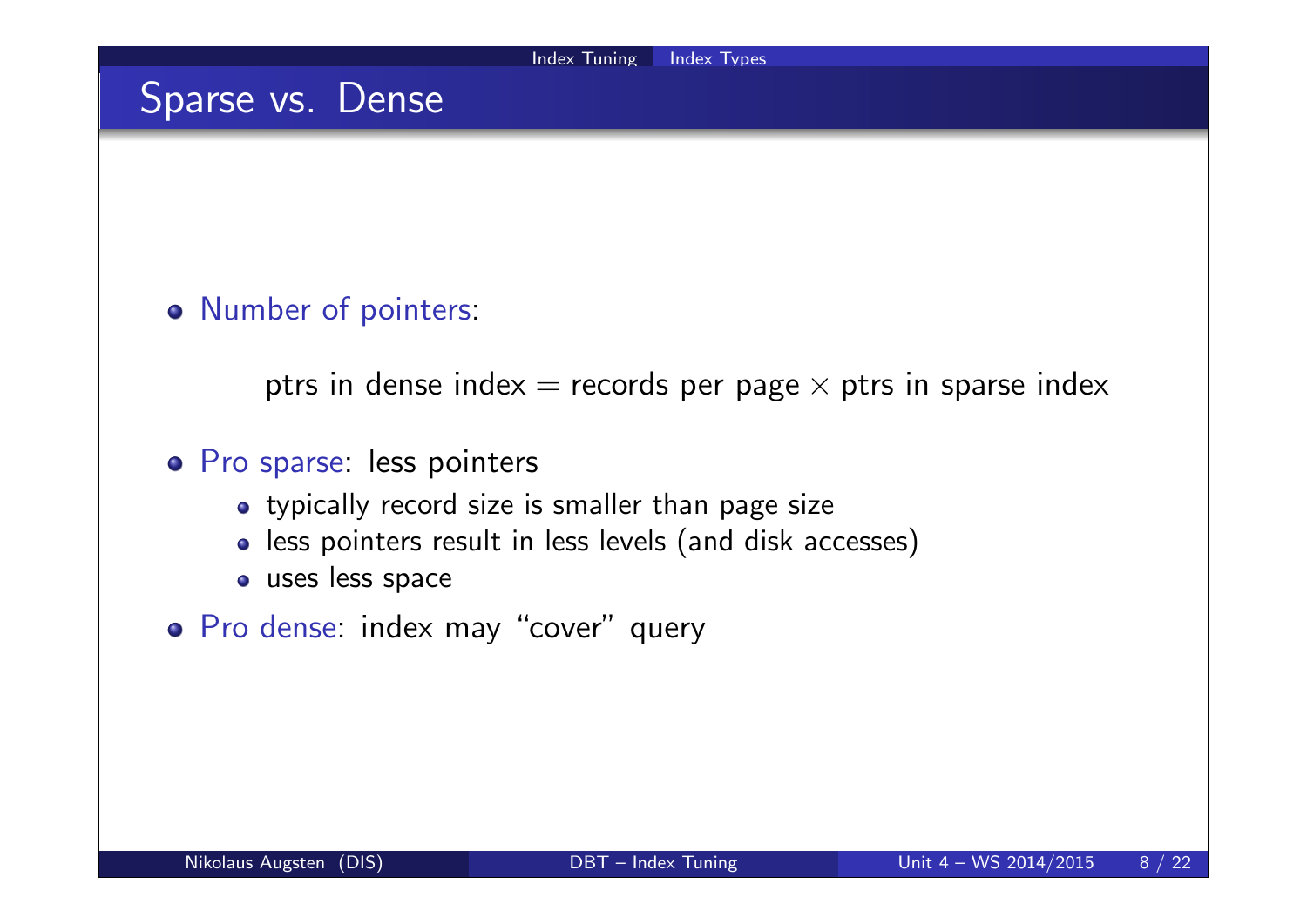### Covering Index

- **Covering index:** 
	- answers read-only query within index structure
	- fast: data records are not accessed
- Example 1: dense index on lastname SELECT COUNT(lastname) WHERE lastname='Smith'
- Example 2: dense index on A, B, C (in that order)
	- **o** covered query: SELECT B, C FROM R WHERE  $A = 5$ o covered query, but not prefix: SELECT A, C FROM R WHERE  $B = 5$ non-covered query: D requires data access
		- SELECT B, D FROM R WHERE  $A = 5$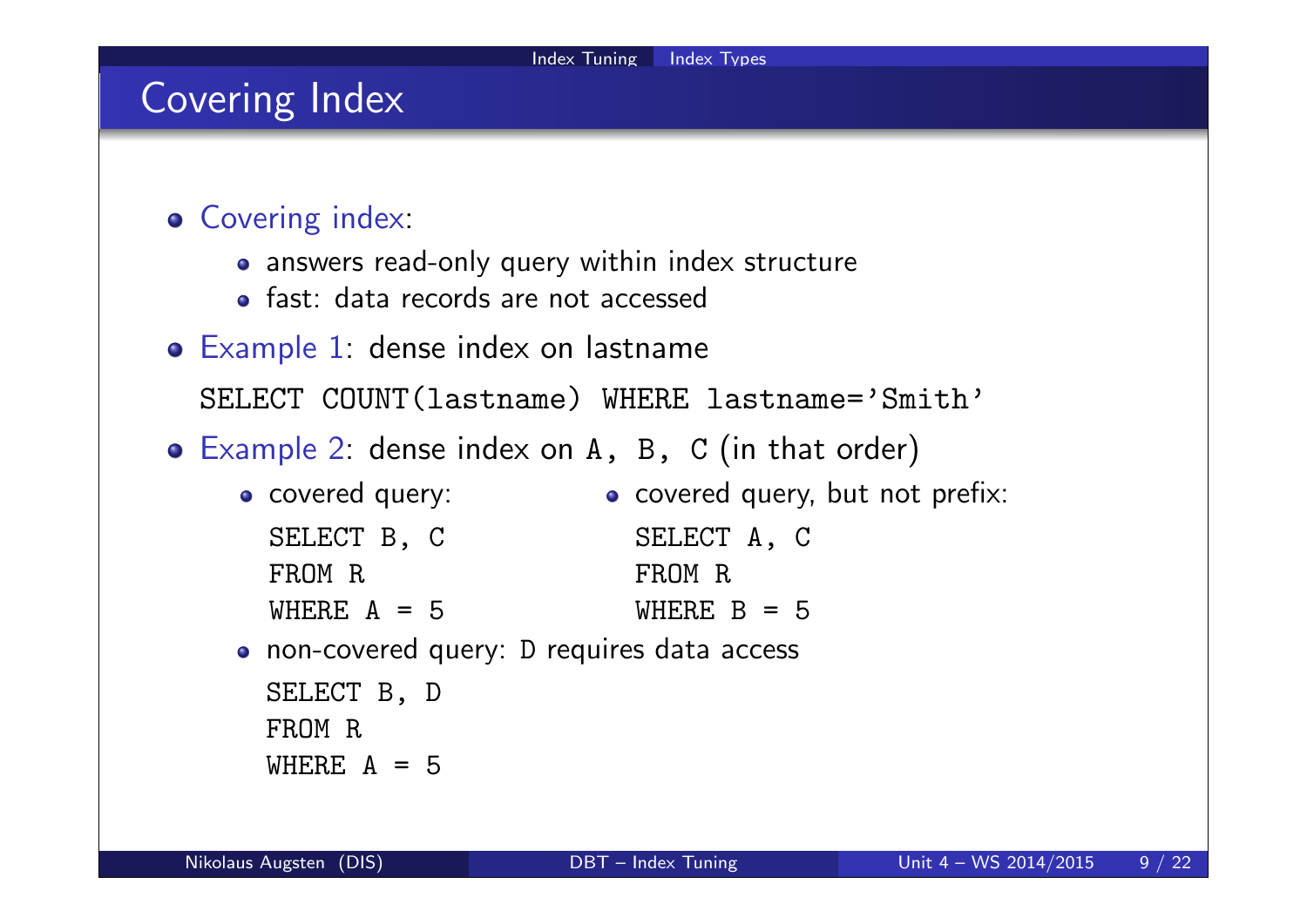# Clustering vs. Non-Clustering

- $\circ$  Clustering index on attribute X (also primary index)
	- records are grouped by attribute  $X$  on disk
	- $B^+$ -tree: records sorted by attribute X
	- only one clustering index per table
	- **o** dense or sparse
- Non-clustering index on attribute  $X$ (also secondary index)
	- no constraint on table organization
	- more than one index per table
	- always dense

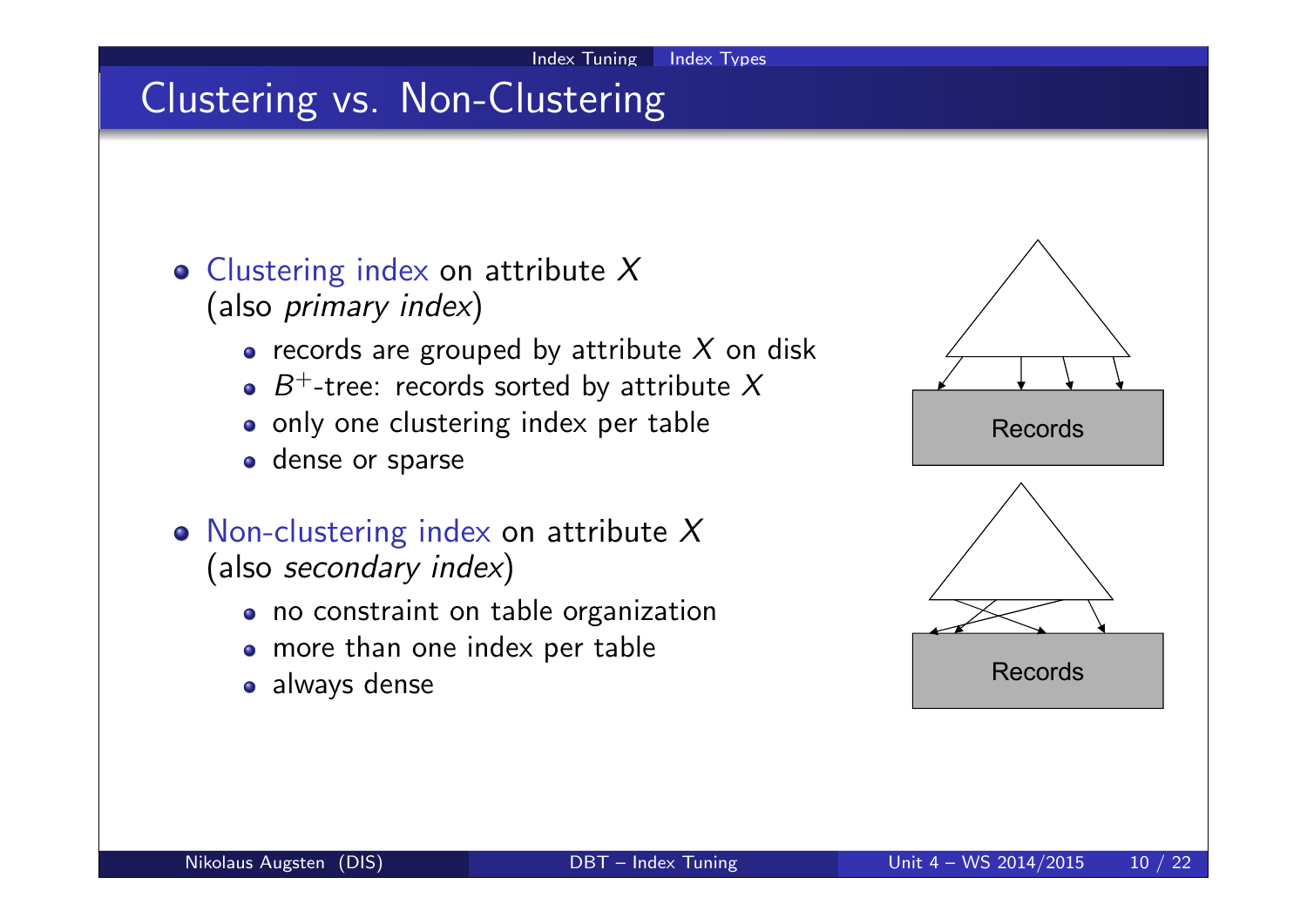### Clustering Indexes

- **•** Can be sparse:
	- fewer pointers than non-clustering index (always dense!)
- **o** Good for multi-point queries:
	- equality access on non-unique attribute
	- all result records are on consecutive pages
	- example: look up last name in phone book
- **Good for range, prefix, ordering queries:** 
	- works if clustering index is implemented as  $B^+$ -tree
	- prefix example: look up all last names starting with 'St' in phone book
	- result records are on consecutive pages
- **Good for equality join:** 
	- fast also for join on non-key attributes
	- index on one table: indexed nested-loop
	- index on both tables: merge-join
- Overflow pages reduce efficiency:
	- if disk page is full, overflowing records go to overflow pages
	- o overflow pages require additional disk accesses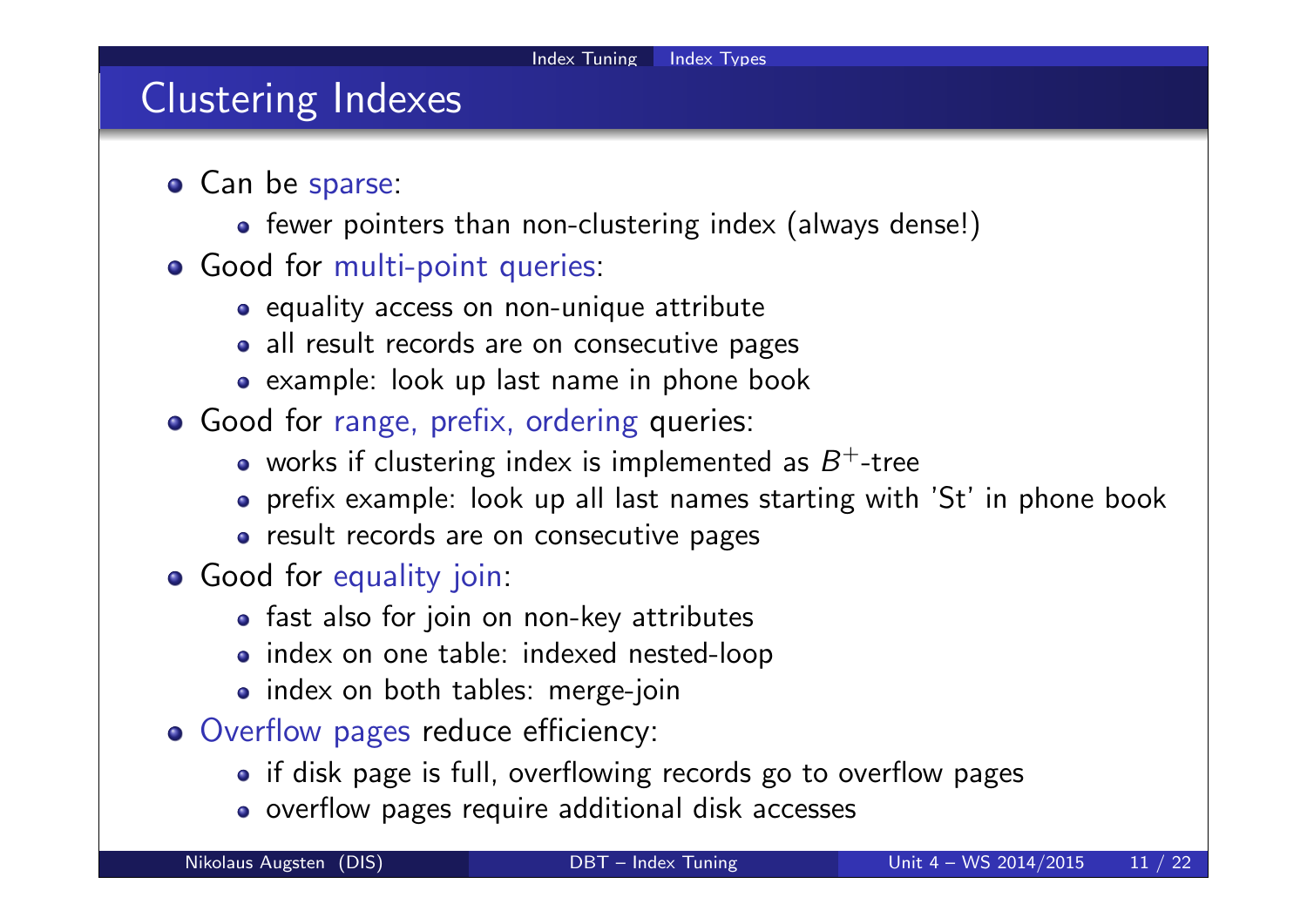### Equality Join with Clustering Index

#### **•** Example query:

SELECT Employee.ssnum, Student.course FROM Employee, Student WHERE Employee.firstname = Student.firstname

- Index on Emplyee firstname: use index nested loop join
	- for each student look up employees with same first name
	- all matching employees are on consecutive pages
- o Index on both firstname attributes: use merge join
	- read both tables in sorted order and merge  $(B^{+}\text{-} \mathsf{tree})$
	- each page read exactly once
	- works also for hash indexes with same hash function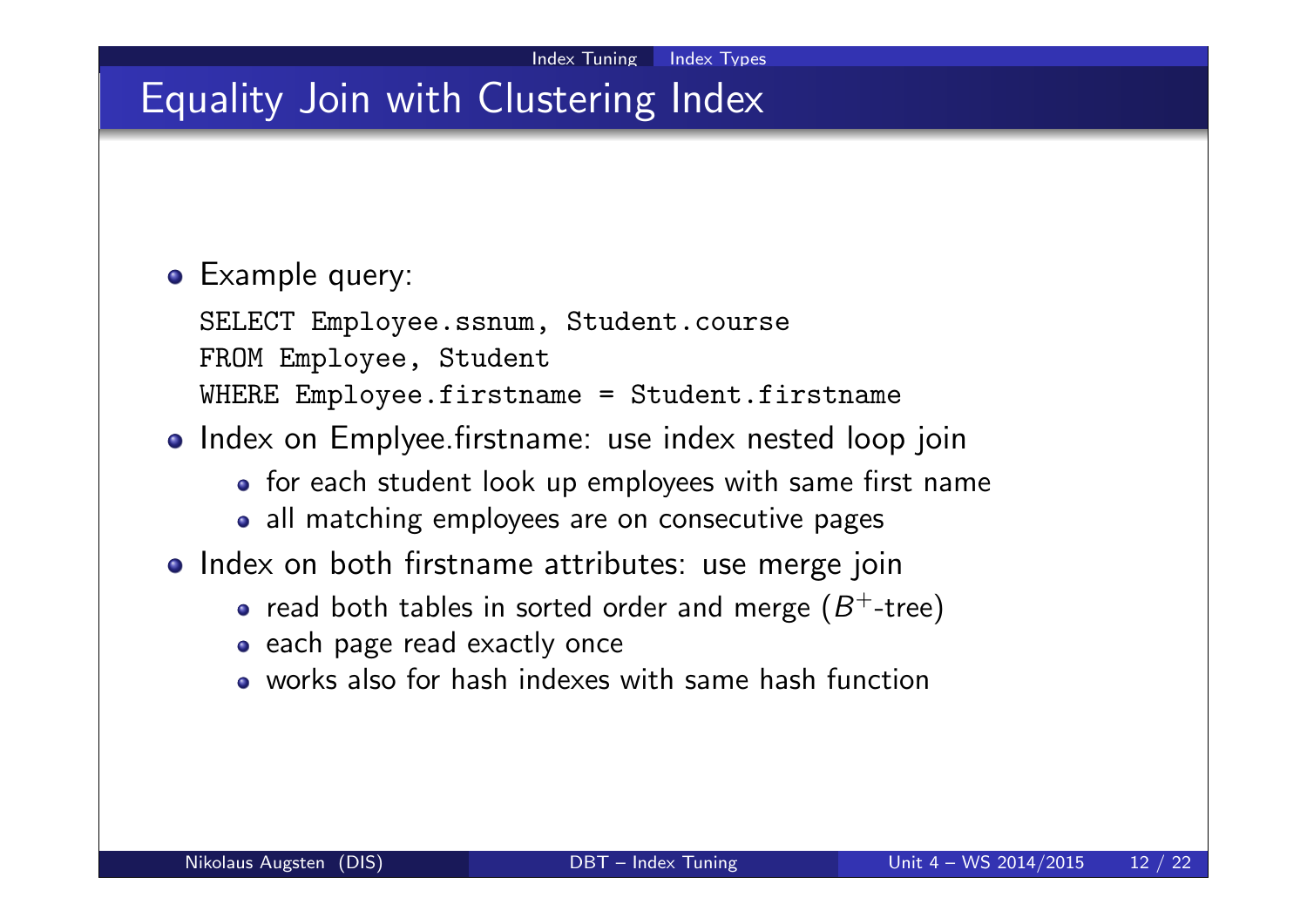## Clustering Index and Overflow Pages

#### • Why overflow pages?

- clustering index stores records on consecutive disk pages
- insertion between two consecutive pages not possible
- if disk page is full, overflowing records go to overflow pages
- Additional disk access for overflow page: reduced speed
- Overflow pages can result from:
	- inserts
	- updates that change key value
	- updates that increase record size (e.g., replace NULL by string)
- Reorganize index:
	- invoke special tool
	- or simply drop and re-create index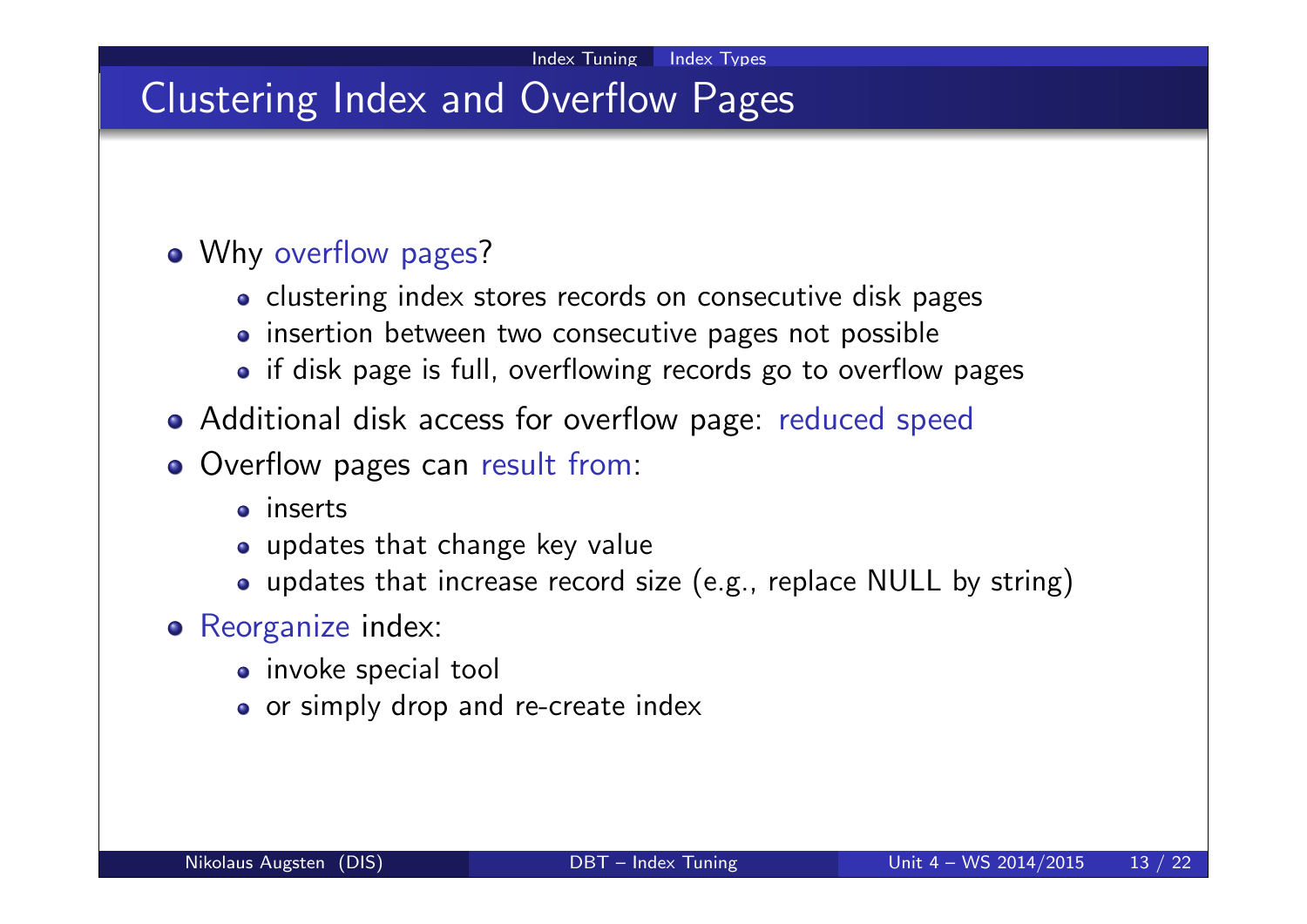### Overflow Strategies

#### **•** Tune free space in disk pages:

- Oracle, DB2: pctfree (0 is full), SQLServer: fillfactor (100 is full)
- free space in page is used for new or growing records
- little free space: space efficient, reads are faster
- much free space: reduced risk of overflows
- **o** Overflow strategies:
	- split: split full page into two half-full pages and link new page e.g.,  $A \rightarrow B \rightarrow C$ , splitting  $B$  results in  $A \rightarrow B' \rightarrow B'' \rightarrow C$ (SQLServer)
	- chaining: full page has pointer to overflow page (Oracle)
	- append: overflowing records of all pages are appended at the end of the table (DB2)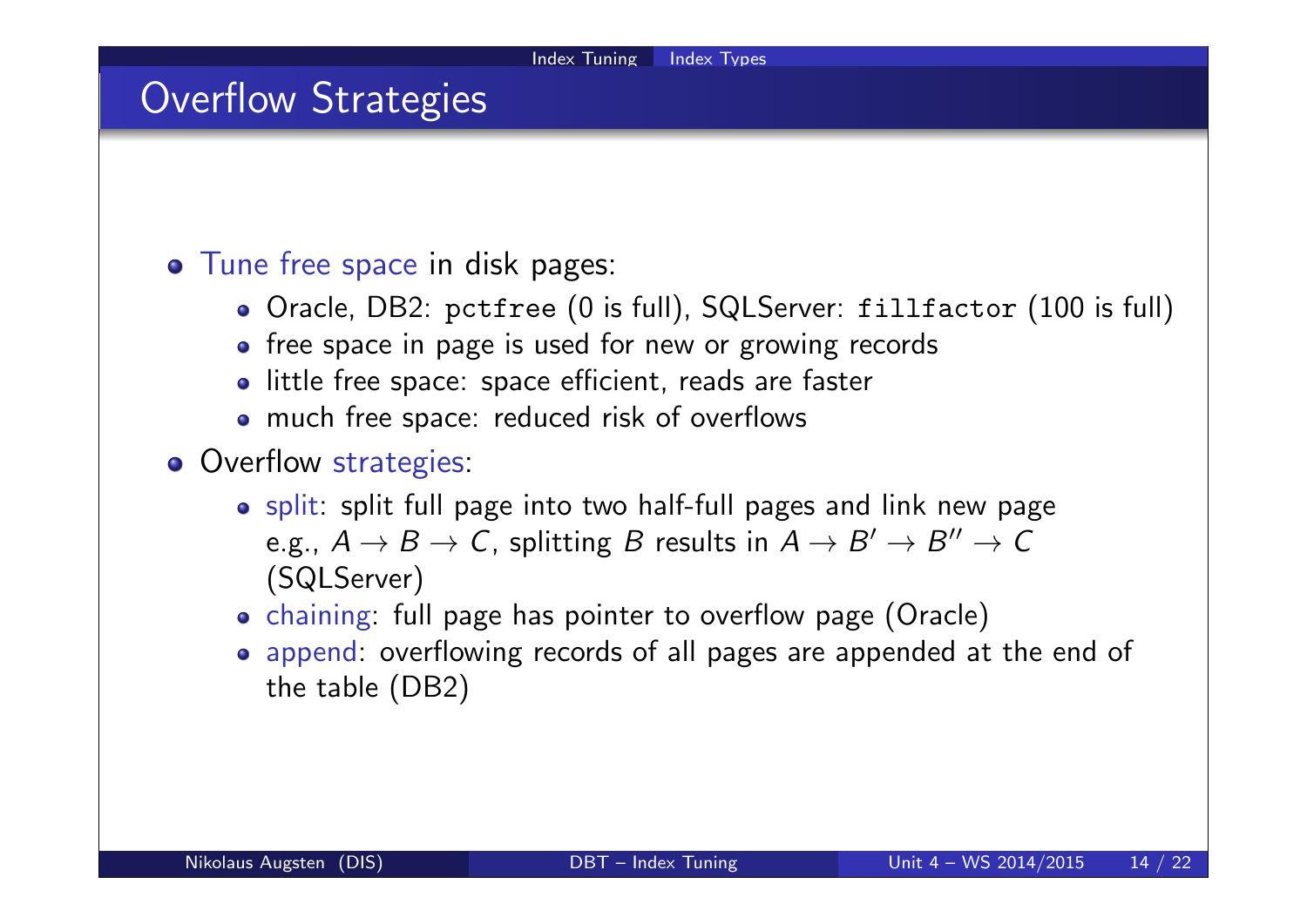### Non-Clustering Index

- Always useful for point queries.
- Particularly good if index covers query.
- Critical tables: covering index on all relevant attribute combinations
- Multi-point query (not covered): only good if query not too selective
	- $nR$ : number of records returned by query
	- $\bullet$  nP: number of disk pages in table
	- $\bullet$  the nR records are uniformly distributed over all pages
	- thus query will read min( $nR$ ,  $nP$ ) disk pages
- o Index may slow down highly selective multi-point query:
	- scan is by factor 2–10 faster than accessing all pages with index
	- thus  $nR$  should be significantly smaller than  $nP$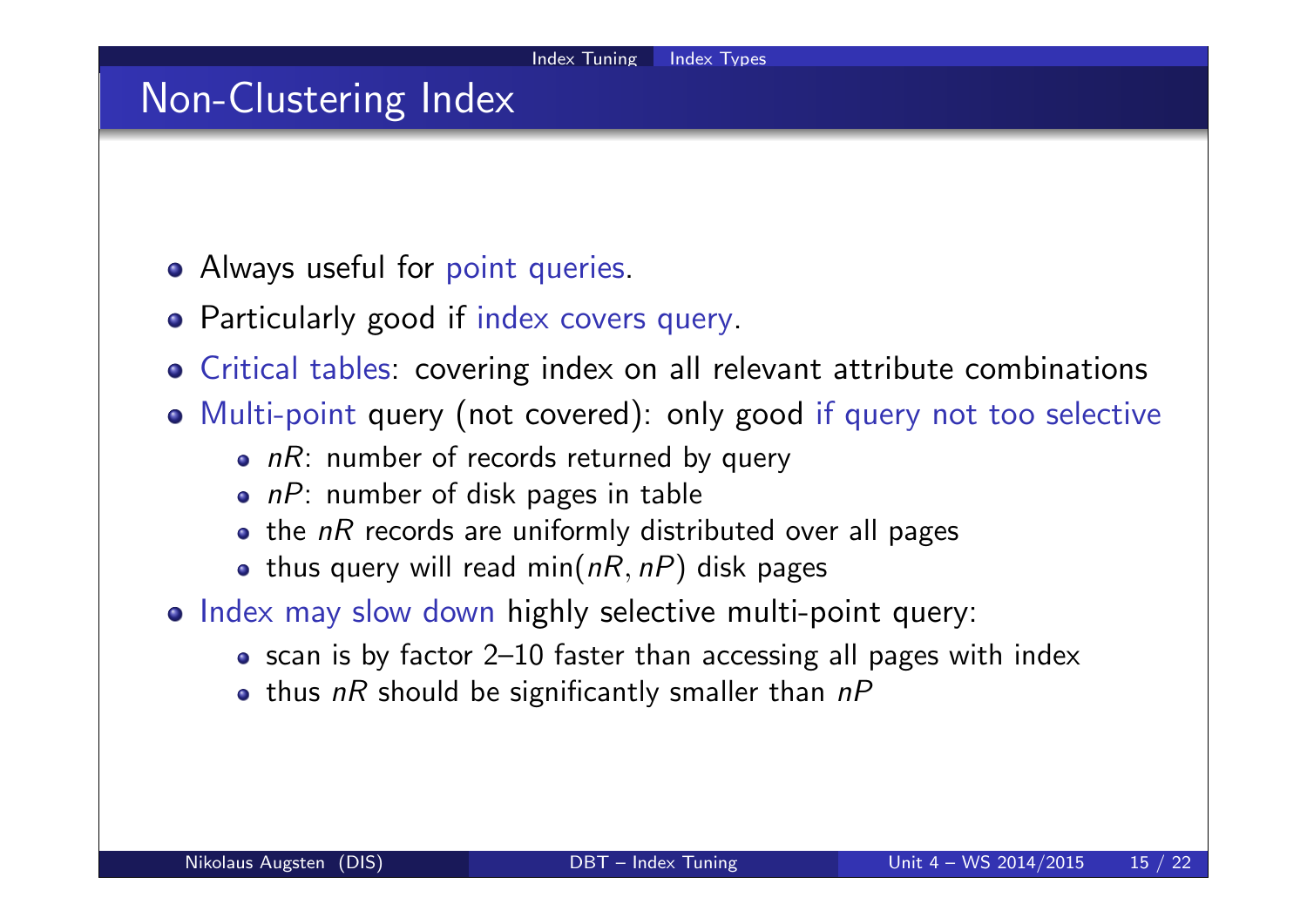## Non-Clustering Index and Multi-point Queries – Example

- Example 1:
	- $\bullet$  records size: 50 $B$
	- $\bullet$  page size:  $4kB$
	- $\bullet$  attribute A takes 20 different values (evenly distributed among records)
	- $\bullet$  does non-clustering index on  $A$  help?
- **•** Evaluation:
	- $nR = n/20$  (*n* is the total number of records)
	- $nP = n/80$  (80 records per page)
	- $n/20 > n/80$  thus index does not help
- Example 2: as above, but record size is  $2kB$
- **o** Evaluation:
	- $nR = n/20$  (*n* is the total number of records)
	- $nP = n/2$  (2 records per page)
	- $n/20 \ll n/2$  thus index might be useful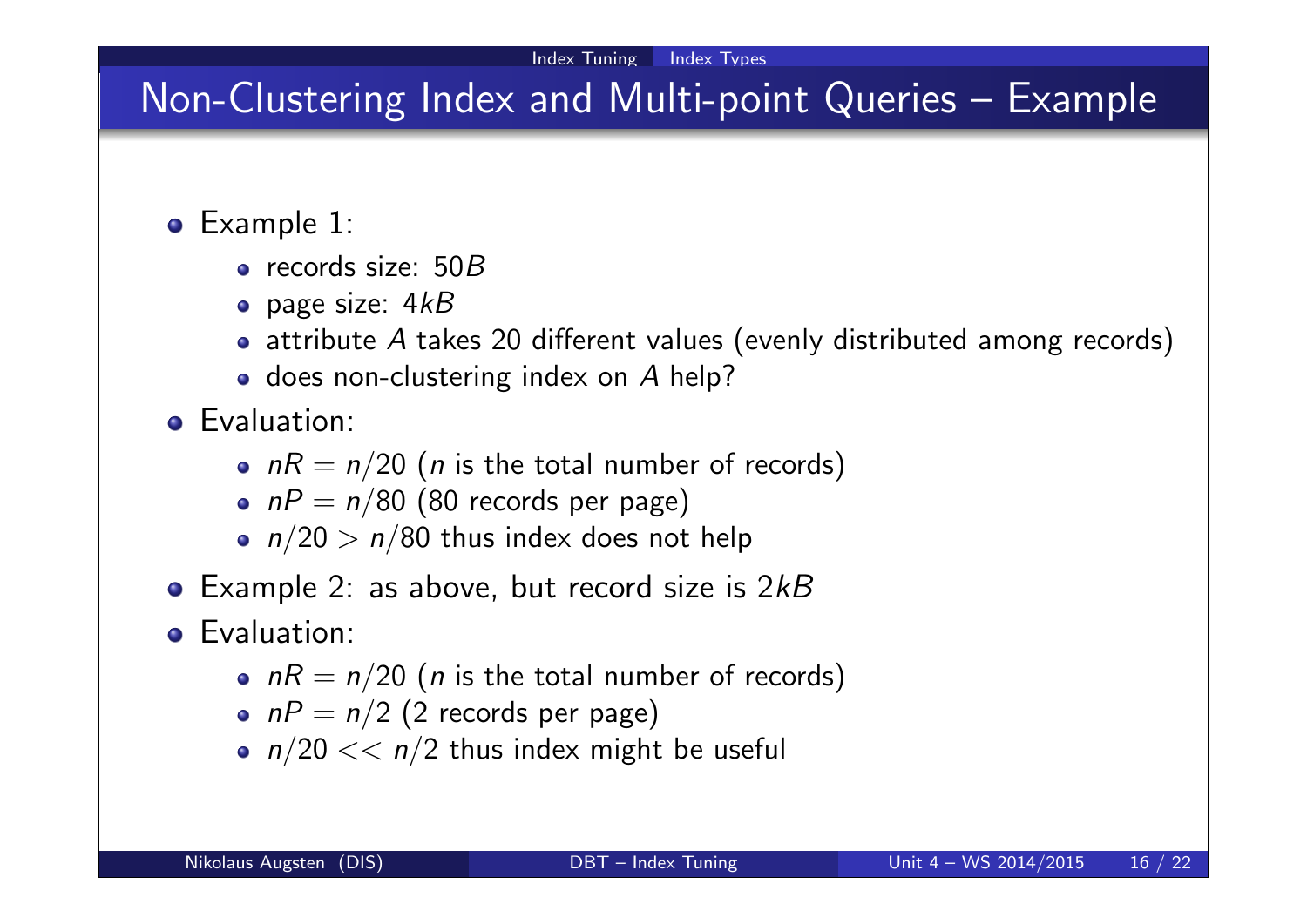Clustering vs. Non-Clustering Index



Index Tuning Index Types

- multi-point query with selectivity  $100/1M$  records  $(0.01\%)$
- o clustering index much faster than non-clustering index
- full table scan (no index) orders of magnitude slower than index

DB2 UDB V7.1, Oracle 8.1, SQL Server 7 on Windows 2000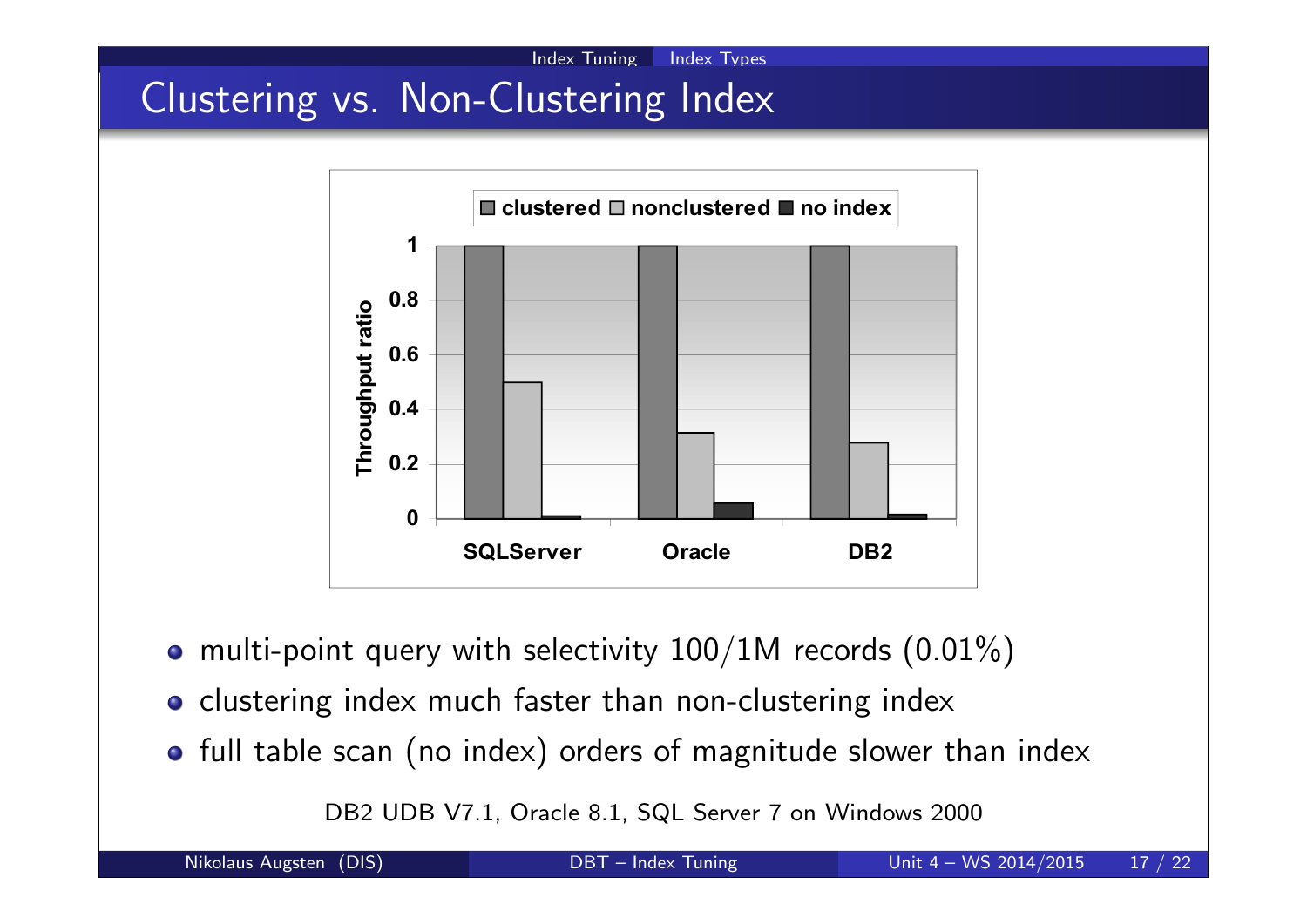# Covering vs. Non-Covering Index



Index Tuning Index Types

- o prefix match query on sequence of attributes
- o covering: index covers query, query condition on prefix
- covering, not ordered: index covers query, but condition not prefix
- non-clustering: non-covering index, query condition on prefix
- o clustering: sparse index, query condition on prefix

SQL Server 7 on Windows 2000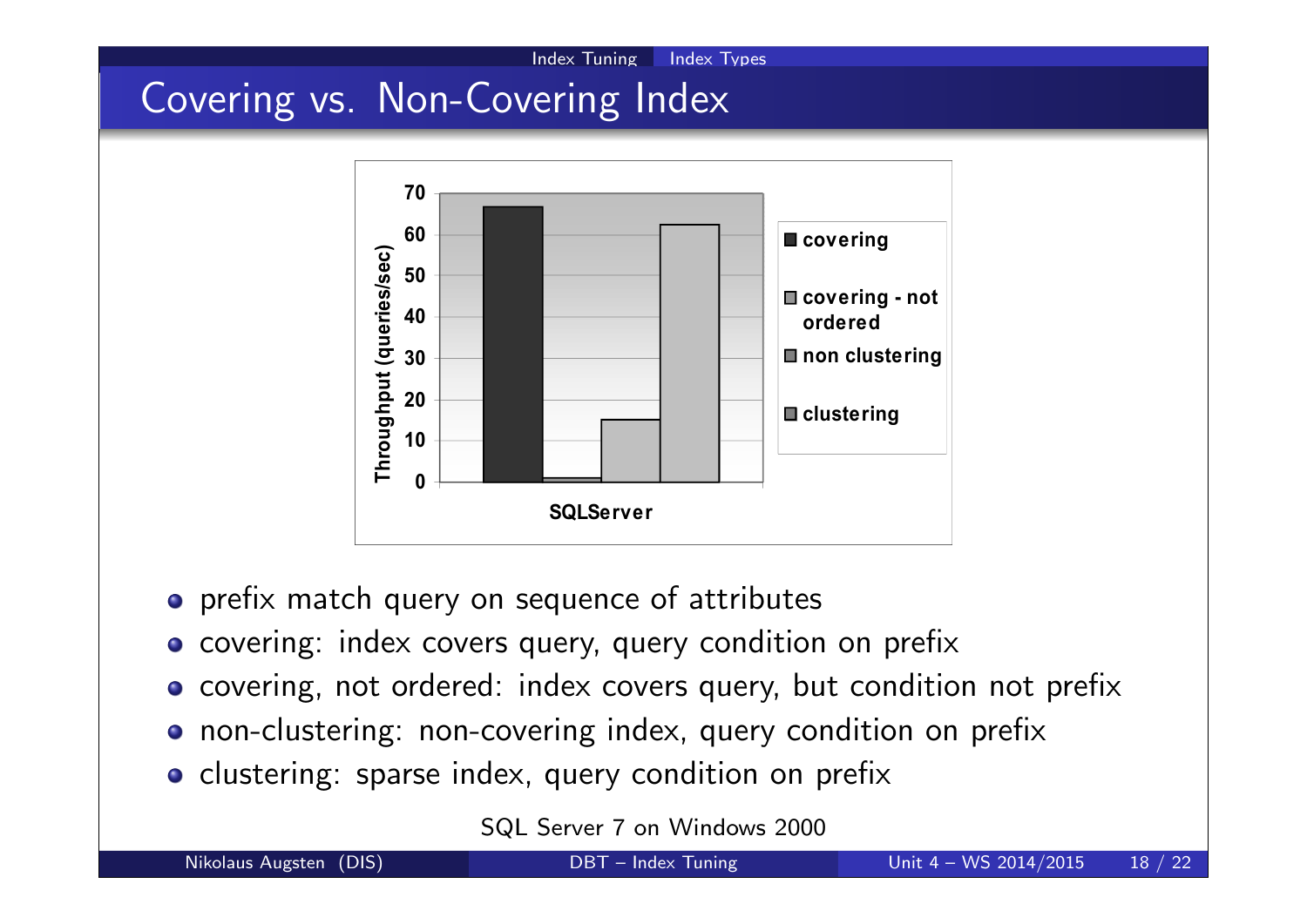

- query: range query
- o non clustering: non-clustering non-covering index
- scan: no index, i.e., table scan required
- $\bullet$  index is faster if less than 15% of the records are selected

DB2 UDB V7.1 Windows 2000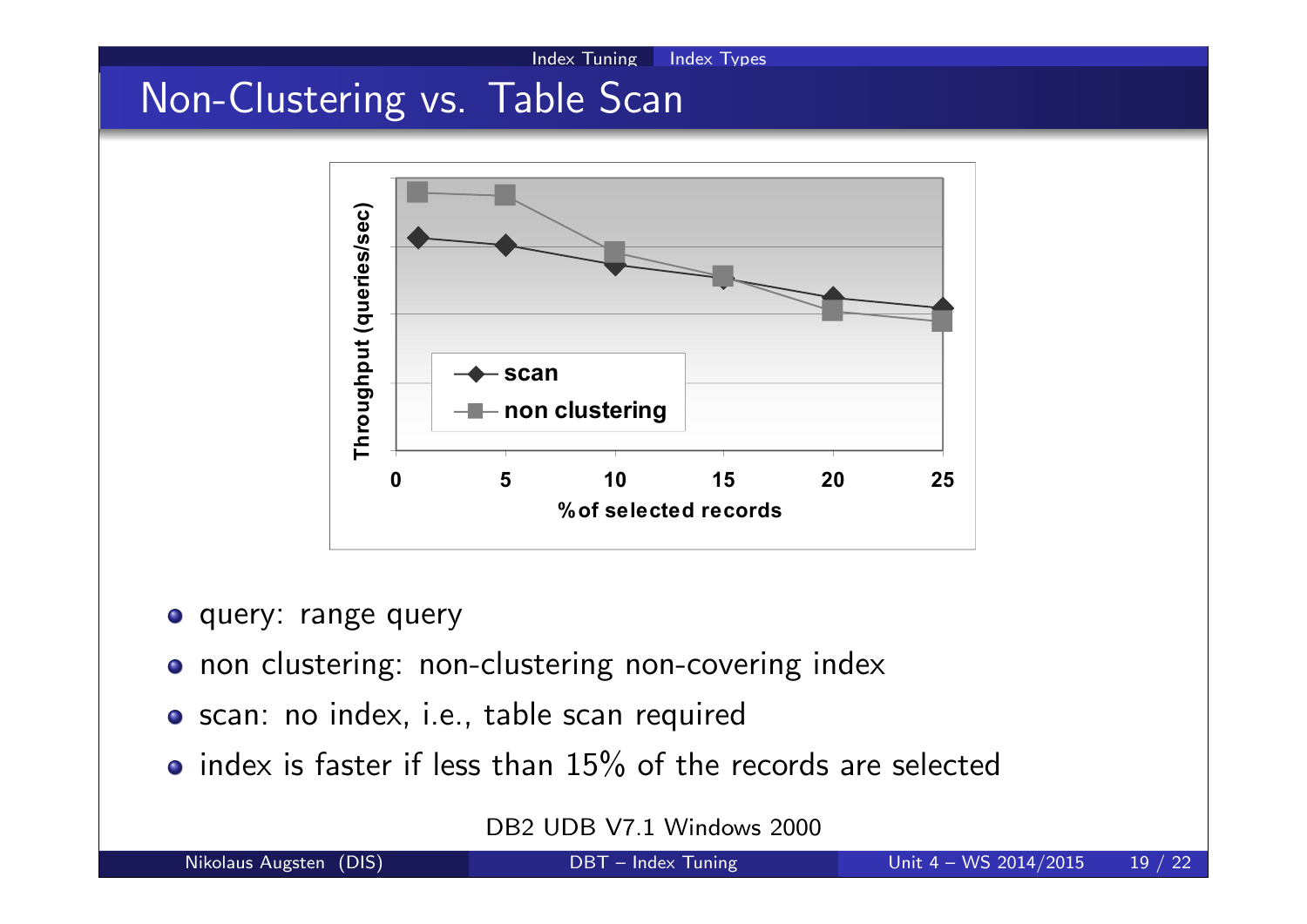# Index Maintenance - DB2



Index Tuning Index Types

- $\bullet$  query: batch of 100 multi-point queries, pctfree=0 (data pages full)
- performance degrades with insertion
- o overflow records simply appended
- query traverses index and then scans all overflow records
- **o** reorganization helps

DB<sub>2</sub> UDB V<sub>7.1</sub> on Windows 2000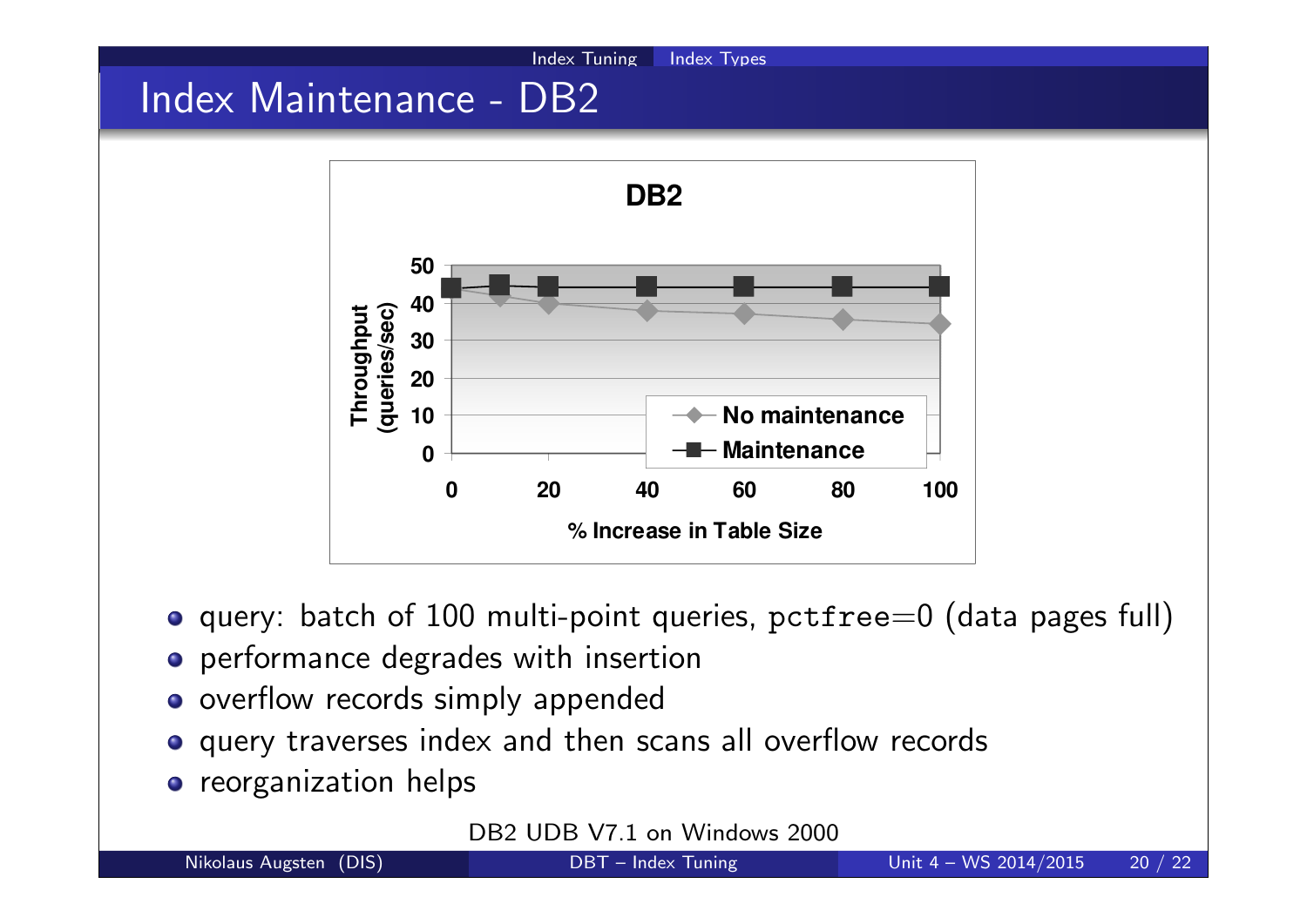# Index Maintenance - SQL Server



Index Tuning Index Types

- $\bullet$  fillfactor=100 (data pages full)
- performance degrades with insertion
- o overflow chain maintained for overflowing page
- extra disk access
- **o** reorganization helps

SQL Server 7 on Windows 2000